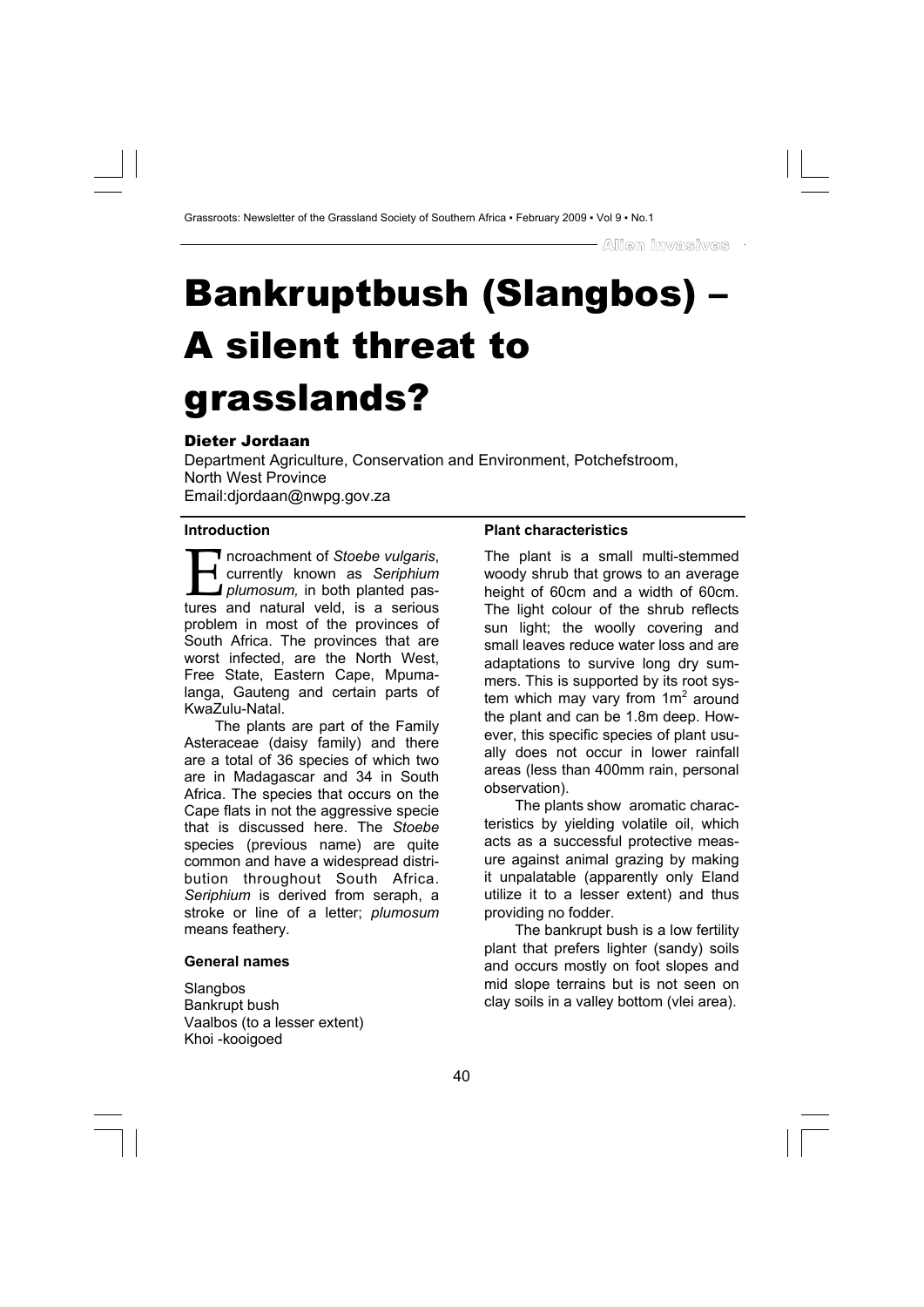## **Origin**

*Seriphium plumosum* is indigenous to South Africa and is not a so-called pioneer plant. The plants probably increased due to poor soil fertility status on abandoned or poorly maintained cultivated lands or poor veld management strategies. Poor veld management ensures the retention of and the survival of these bankrupt bush plants.

Heavy stocking rate (although it can be a part of poor veld management) is not directly the cause of an increase in plants.

#### **Impact**

Generally, *Themeda / Cymbopogon* veld becomes encroached by *Seriphium* and the primary grass production can be reduced up to 75% with an infestation of 10 000 or more *Seriphium* plants per hectare. The threat of this is that a profitable fodder can be turned into a degraded piece of land on which sustainable cattle farming is no longer possible.

In spite of all efforts to make farmers aware of the disadvantages of the plant there is a huge tardiness to realize how serious the problem really is.

# **Control**

## *Thinning*

After 2-3 years the density of the bush increases - it should be thinned 8- 10cm beneath the ground surface. This is not a recommended practice.

# *Burning*

This increases encroachment because of the drastic increase in seed.

When plants are thinned the plants with seed on should be burnt.

The only effective time for burning is in the spring or early summer.

Burning is not recommended generally because of the bad influence on the grass specie composition. Burning can however be combined with chemical control.

Thinning and burning the bush may in fact make the problem worse because the seed germinates a great deal more after these procedures. However, they do have a place in an integrated strategy made up of all control methods.

## *Chemical control*

Hand application for single plants with suspension or granules can be used.

Air application of soil applicants in a granular form can be done in areas exceeding 200ha.

Broad application with tractor and boom is also possible.

Problems with the practical execution and effectiveness can be the following:

- Topography and accessibility of the terrain
- Selectivity of the product (soil agents have very little selectivity whereas foliar sprays are very selective)
- Time of the year (only in growing season)
- Clay content of soil (soil agents are not economically viable in soils with more than 20% clay)
- Rainfall and the distribution thereof (apply soil agents during the beginning of the rainy season

## **Agents**

The active ingredient is Tebuthiuron. It belongs to the soil agent group and needs rain to wash it into the soil (the residual effect can be up to 5 years).

Retail names: Molopo, Limpopo, Brushoff and Climax.